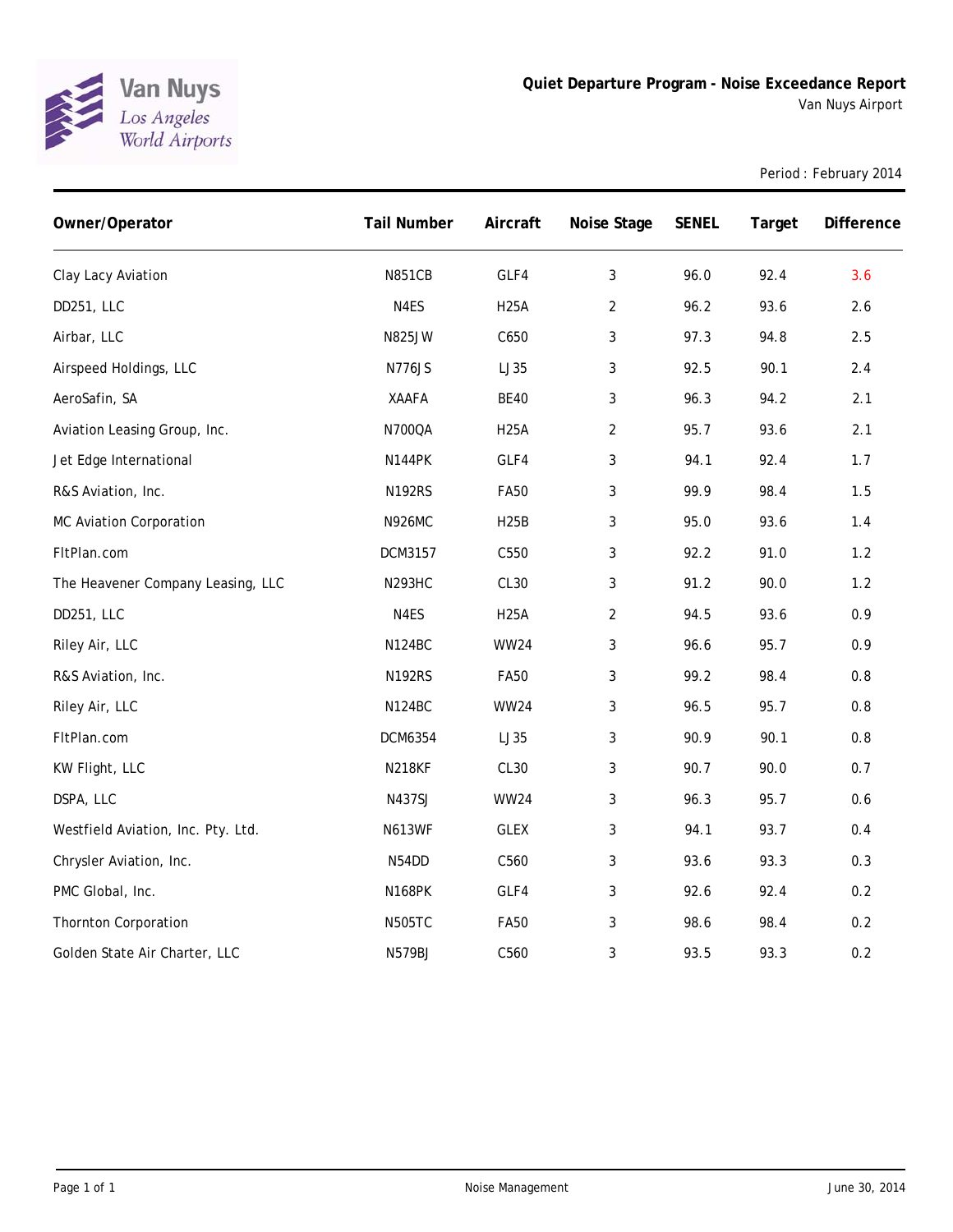

Period : February 2014

| Owner/Operator                                      | <b>Departures Exceeding</b><br><b>Target Noise Level</b> | <b>Total Southbound</b><br><b>Jet Departures</b> |
|-----------------------------------------------------|----------------------------------------------------------|--------------------------------------------------|
| Riley Air, LLC                                      | $\mathbf{2}$                                             | 2                                                |
| R&S Aviation, Inc.                                  | 2                                                        | 3                                                |
| DD251, LLC                                          | $\mathbf{2}$                                             | 4                                                |
| FltPlan.com                                         | $\overline{2}$                                           | 13                                               |
| AeroSafin, SA                                       | $\mathbf{1}$                                             | 1                                                |
| Airspeed Holdings, LLC                              | $\mathbf{1}$                                             |                                                  |
| DSPA, LLC                                           |                                                          |                                                  |
| <b>Thornton Corporation</b>                         |                                                          |                                                  |
| Aviation Leasing Group, Inc.                        |                                                          | 2                                                |
| Golden State Air Charter, LLC                       |                                                          | 2                                                |
| PMC Global, Inc.                                    |                                                          | 2                                                |
| The Heavener Company Leasing, LLC                   |                                                          | 2                                                |
| Westfield Aviation, Inc. Pty. Ltd.                  |                                                          | 3                                                |
| KW Flight, LLC                                      |                                                          |                                                  |
| Airbar, LLC                                         |                                                          | 5                                                |
| <b>MC Aviation Corporation</b>                      |                                                          | 7                                                |
| Jet Edge International                              |                                                          | 29                                               |
| Chrysler Aviation, Inc.                             |                                                          | 42                                               |
| Clay Lacy Aviation                                  | 1                                                        | 163                                              |
| 8362050 Canada, Inc                                 | 0                                                        | $\mathbf{1}$                                     |
| Aceros San Luis, SA                                 | 0                                                        |                                                  |
| ACG3, LLC                                           | 0                                                        |                                                  |
| Advanced Airways, Inc.                              | 0                                                        |                                                  |
| Aero-Jet Aviation, Inc.                             | 0                                                        |                                                  |
| Aerolineas Ejecutivas, SA de CV                     | 0                                                        |                                                  |
| AG Spanos Jet Center, Inc.                          | 0                                                        |                                                  |
| Air Kaitar, LLC                                     | 0                                                        |                                                  |
| Air Rutter International DBA JetFlite International | 0                                                        |                                                  |
| Airborne, Inc. DBA FirstFlight                      | 0                                                        |                                                  |
| Aircraft Sales Corporation                          | 0                                                        |                                                  |
| AirJet Services, LLC                                | 0                                                        |                                                  |
| All Access Jets                                     | $\pmb{0}$                                                |                                                  |
| <b>Andrew Bettis Aviation</b>                       | 0                                                        |                                                  |
| <b>Aviation Services Elite</b>                      | 0                                                        |                                                  |
| <b>Aviation West Charters</b>                       | 0                                                        |                                                  |
| Aviation West Charters, Inc.                        | 0                                                        |                                                  |
| B & J Leasing, Inc.                                 | 0                                                        |                                                  |
| B33chcraft, LLC                                     | 0                                                        |                                                  |
| Berggruen Holdings, Ltd.                            | 0                                                        |                                                  |
| Bilton Aircraft Management, Inc.                    | 0                                                        |                                                  |

The Van Nuys Airport Fly Friendly - Quiet Departure Program asks that operators of jet aircraft use manufacturer's or NBAA quiet departure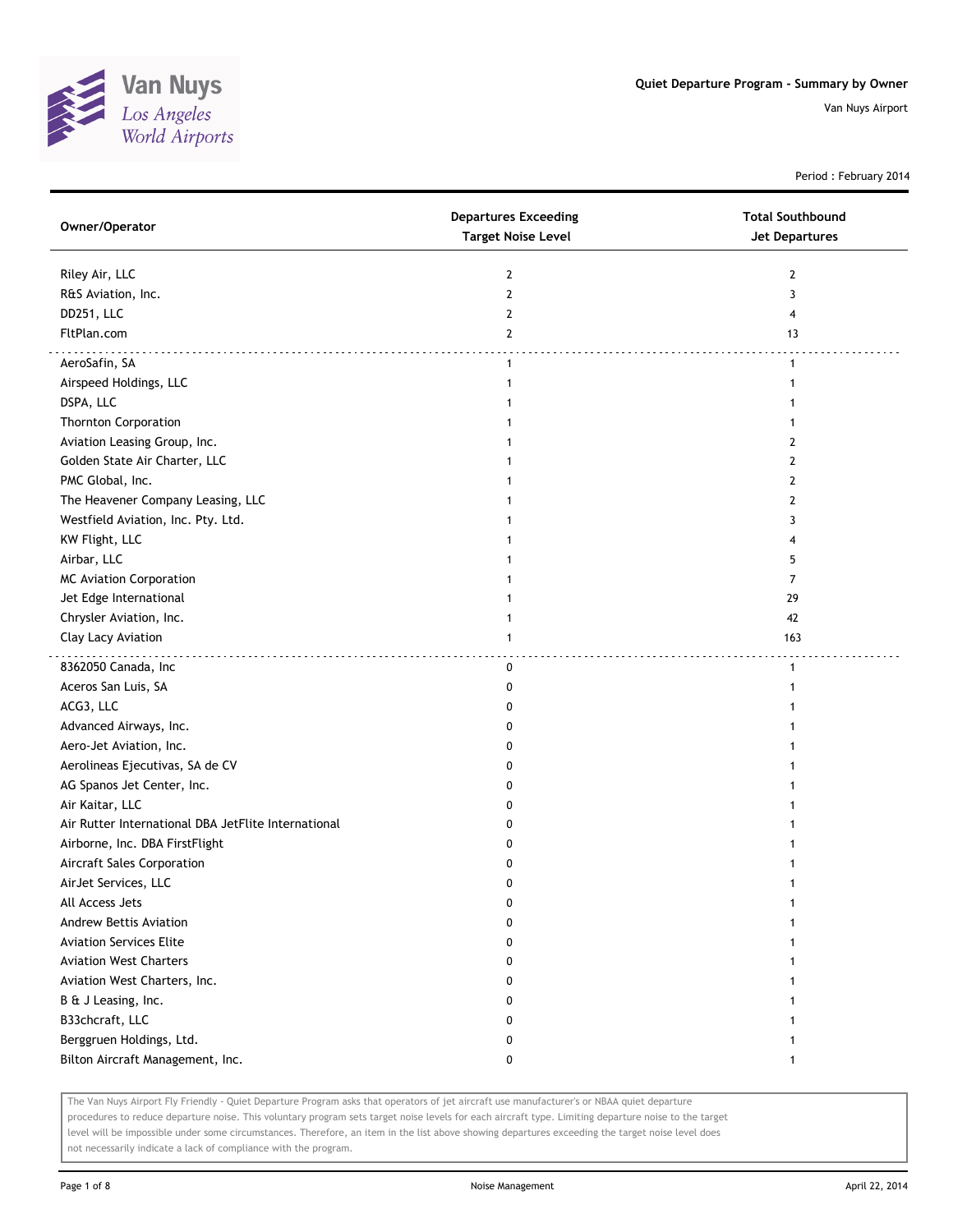

Period : February 2014

| Owner/Operator                        | <b>Departures Exceeding</b><br><b>Target Noise Level</b> | <b>Total Southbound</b><br><b>Jet Departures</b> |
|---------------------------------------|----------------------------------------------------------|--------------------------------------------------|
| Bindley Aviation, LLC.                | 0                                                        | 1                                                |
| Branch Aircraft Leasing, Inc          | 0                                                        |                                                  |
| <b>Business Jet Access</b>            | 0                                                        |                                                  |
| C C Industries, Inc.                  | 0                                                        |                                                  |
| Carver Aero, Inc.                     | 0                                                        |                                                  |
| Ceson Flight, LLC                     | 0                                                        |                                                  |
| Clear Channel Communication, Inc.     | 0                                                        |                                                  |
| Clear Channel Communications, Inc.    | 0                                                        | 1                                                |
| Corporate Flight International        | 0                                                        |                                                  |
| Crestmont 65, LLC                     | 0                                                        |                                                  |
| Critical Air Medicine, Inc.           | 0                                                        |                                                  |
| CTP Aviation, LLC                     | 0                                                        |                                                  |
| Cyprus Center Services, Inc.          | 0                                                        |                                                  |
| Delta Private Jets                    | 0                                                        |                                                  |
| Duncan Aviation, Inc.                 | 0                                                        |                                                  |
| East Bay Holdings, Inc.               | 0                                                        |                                                  |
| East Coast Jets, Inc.                 | 0                                                        |                                                  |
| Eastern Aviation Fuels, Inc.          | 0                                                        | 1                                                |
| Elite Aviation, LLC                   | 0                                                        |                                                  |
| Energy Education of Montana, Inc.     | 0                                                        |                                                  |
| ETPC Aviation, LLC                    | 0                                                        |                                                  |
| ExcelAire Service, Inc.               | 0                                                        |                                                  |
| Excellent Investment, LLC             | 0                                                        |                                                  |
| Execaire                              | 0                                                        |                                                  |
| Execujet Charter Services, Inc.       | 0                                                        |                                                  |
| Express Air, LLC                      | 0                                                        |                                                  |
| <b>Express Aviation Limited</b>       | 0                                                        |                                                  |
| FAI rent-a-jet AG                     | 0                                                        |                                                  |
| <b>Fitness Management Corporation</b> | 0                                                        |                                                  |
| FL. 747, LLC                          | 0                                                        |                                                  |
| Flight Management                     | 0                                                        |                                                  |
| <b>Flightstar Corporation</b>         | 0                                                        |                                                  |
| Flightworks                           | U                                                        |                                                  |
| Flynt Aviation, LLC                   | 0                                                        |                                                  |
| FT Enterprise Transport Systems, LLC  | 0                                                        |                                                  |
| G5 Executive AG                       | 0                                                        |                                                  |
| Gamel Howe Andros Aviation, LLC       | 0                                                        |                                                  |
| Gateway Aviation, Inc.                | 0                                                        |                                                  |
| GF Aviation, LLC                      | 0                                                        |                                                  |
| Glass Aviation, Inc.                  | 0                                                        |                                                  |
| Global Flight, Inc.                   | 0                                                        | 1                                                |

The Van Nuys Airport Fly Friendly - Quiet Departure Program asks that operators of jet aircraft use manufacturer's or NBAA quiet departure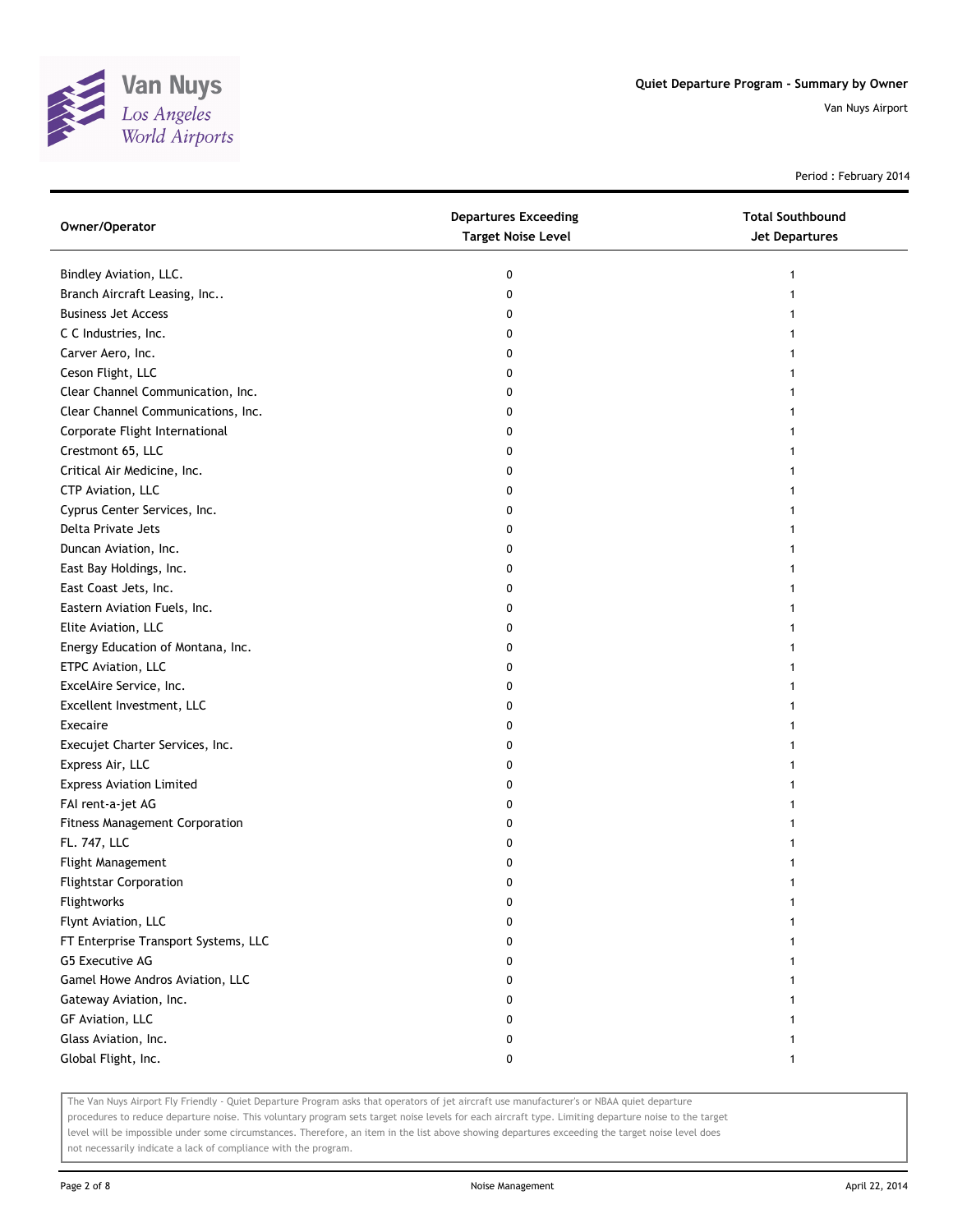

Period : February 2014

| Owner/Operator                              | <b>Departures Exceeding</b><br><b>Target Noise Level</b> | <b>Total Southbound</b><br><b>Jet Departures</b> |
|---------------------------------------------|----------------------------------------------------------|--------------------------------------------------|
| GNLD International, LLC                     | 0                                                        | 1                                                |
| Grancor Aviation Inc.                       | 0                                                        |                                                  |
| Guardian Air Service, LP                    | 0                                                        |                                                  |
| Habsco, LLC                                 | 0                                                        |                                                  |
| Hadid Design & Management, LLC              | 0                                                        |                                                  |
| Hamilton Aviation, Inc                      | 0                                                        |                                                  |
| Hamilton Aviation, Inc.                     | 0                                                        |                                                  |
| Hanging Buck, LLC                           | 0                                                        |                                                  |
| Happy Landings, LLC                         | 0                                                        |                                                  |
| Harco Aviation, LLC                         | 0                                                        |                                                  |
| Hard Rock Hotel C/O Clay Lacy Aviation, Inc | 0                                                        |                                                  |
| <b>HBE Corporation</b>                      | 0                                                        |                                                  |
| Howlin Flying Service, LLC                  | 0                                                        |                                                  |
| IAC/InterActive Corporation                 | 0                                                        |                                                  |
| J.P. Air Charter, Inc.                      | 0                                                        |                                                  |
| Jet Air Systems                             | 0                                                        |                                                  |
| Jet Air, LLC                                | 0                                                        |                                                  |
| Jet Plaid, LLC                              | 0                                                        |                                                  |
| JetSelect Aviation, LLC                     | 0                                                        |                                                  |
| KD Air, LLC                                 | 0                                                        |                                                  |
| Keystone Aviation, LLC                      | 0                                                        |                                                  |
| Kimberly Clark de Mexico, SA de CV          | 0                                                        |                                                  |
| Komar Aviation Group                        | 0                                                        |                                                  |
| <b>KTR Capital Partners</b>                 | 0                                                        |                                                  |
| L & L Leasing V, LLC                        | 0                                                        |                                                  |
| L.J. Aviation                               | 0                                                        |                                                  |
| Las Vegas Jet, LLC                          | 0                                                        |                                                  |
| LDS Holdings II, LLC                        | 0                                                        |                                                  |
| Leto Logistics Team, LLC                    | 0                                                        |                                                  |
| Lynden, Inc.                                | 0                                                        |                                                  |
| M&M X, LLC                                  | 0                                                        |                                                  |
| M.D.C. Holdings, Inc.                       | 0                                                        |                                                  |
| MAC Aircraft Sales, LLC                     | U                                                        |                                                  |
| Mayo Aviation, Inc.                         | 0                                                        |                                                  |
| Med Air, LLC                                | 0                                                        |                                                  |
| Med Flight Air Ambulance, Inc.              | 0                                                        |                                                  |
| Merak Aviation, Inc.                        | 0                                                        |                                                  |
| Mr. Chow Enterprises, Ltd.                  | 0                                                        |                                                  |
| N36MU, LLC                                  | 0                                                        |                                                  |
| N612FG, LLC                                 | 0                                                        |                                                  |
| N711 Aviation, LLC                          | 0                                                        | 1                                                |

The Van Nuys Airport Fly Friendly - Quiet Departure Program asks that operators of jet aircraft use manufacturer's or NBAA quiet departure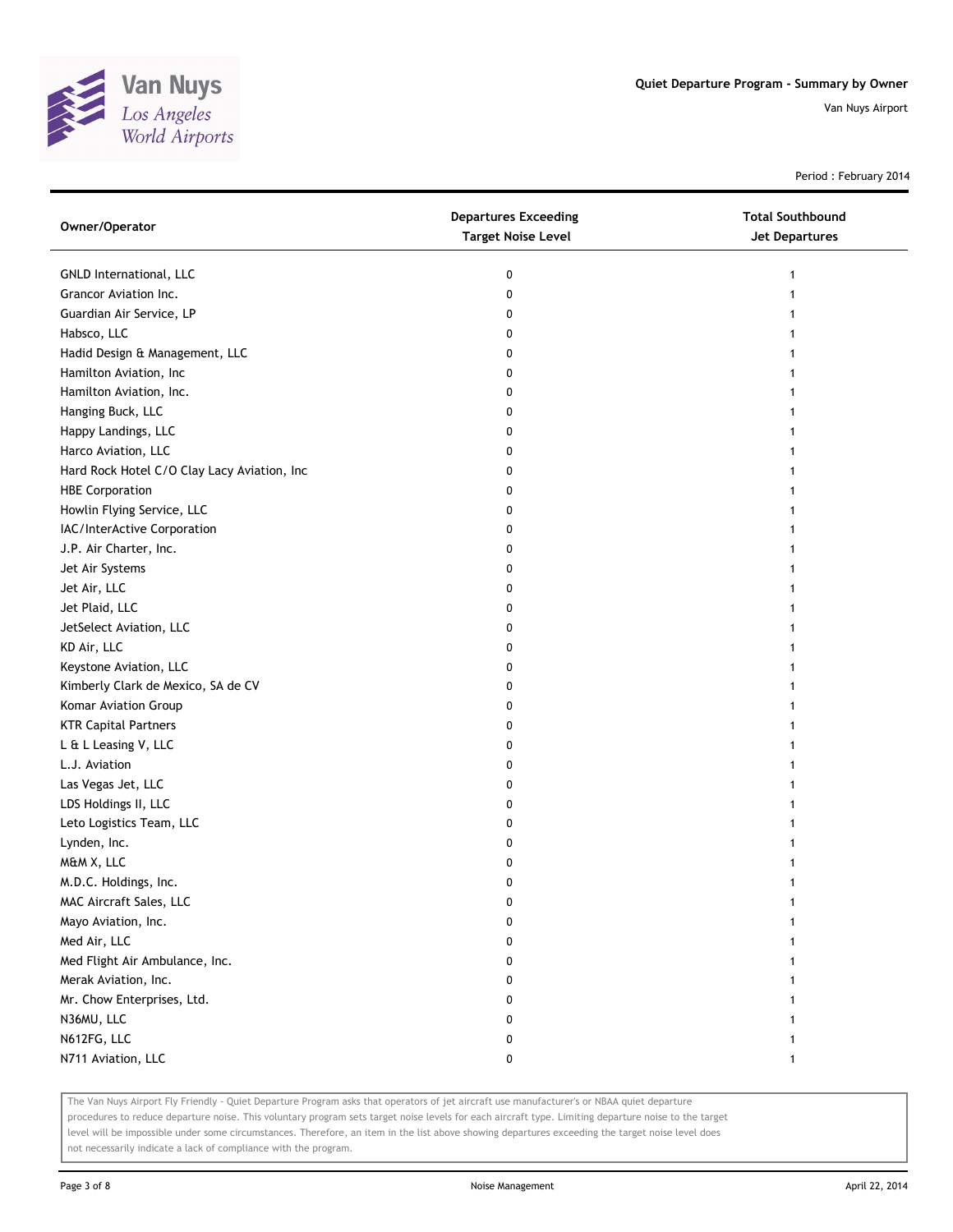

Period : February 2014

| Owner/Operator                   | <b>Departures Exceeding</b><br><b>Target Noise Level</b> | <b>Total Southbound</b><br><b>Jet Departures</b> |
|----------------------------------|----------------------------------------------------------|--------------------------------------------------|
| National Jets, Inc.              | 0                                                        |                                                  |
| Niznick Enterprises, Inc.        | 0                                                        |                                                  |
| Noble Air, LLC                   | 0                                                        |                                                  |
| Northrop Grumman                 | 0                                                        |                                                  |
| NWA Partners, LLC                | 0                                                        |                                                  |
| Onward & Upward, LLC             | 0                                                        |                                                  |
| Pacific Coast Jet Charter, Inc.  | 0                                                        |                                                  |
| Pain in The Air, Inc.            | 0                                                        |                                                  |
| Papy, LLC                        | 0                                                        |                                                  |
| Pentastar Aviation               | 0                                                        |                                                  |
| PF Air, LLC                      | 0                                                        |                                                  |
| PREMIER AIRCRAFT SALES INC       | 0                                                        |                                                  |
| R.O.P. Aviation, Inc.            | 0                                                        |                                                  |
| Rainier Aviation, Inc.           | 0                                                        |                                                  |
| Red.com                          | 0                                                        |                                                  |
| Rida Aviation, LLC               | 0                                                        |                                                  |
| Rite Aid Corporation             | 0                                                        |                                                  |
| Rockjet2, LLC                    | 0                                                        |                                                  |
| Roma 550, LLC                    | 0                                                        |                                                  |
| Royal Jet, Inc.                  | 0                                                        |                                                  |
| Russell Aviation Leasing, Inc.   | 0                                                        |                                                  |
| Ruston Aviation, Inc.            | 0                                                        |                                                  |
| Sarob Corporation                | 0                                                        |                                                  |
| Sega Sammy Holdings, Inc.        | 0                                                        |                                                  |
| Seneca Foods Corporation         | 0                                                        |                                                  |
| Shorenstein Properties, LLC      | 0                                                        |                                                  |
| Soin International, LLC          | 0                                                        |                                                  |
| SSI Aviation Group, LLC          | 0                                                        |                                                  |
| <b>Starbase Aviation</b>         | 0                                                        |                                                  |
| Starlink Aviation, Inc.          | 0                                                        |                                                  |
| Stephens Institute               | 0                                                        |                                                  |
| TAG Aviation S.A.                | 0                                                        |                                                  |
| Takle Management, LLC            | 0                                                        |                                                  |
| Talon Air, Inc.                  | 0                                                        |                                                  |
| TBM Aviation, LLC                | 0                                                        |                                                  |
| Tempus Jets                      | 0                                                        |                                                  |
| TFK Aviation, Inc.               | 0                                                        |                                                  |
| The Employers Benefit Group, LLC | 0                                                        |                                                  |
| The Kiernan Companies, LLC       | 0                                                        |                                                  |
| The Videotape Center             | 0                                                        | 1                                                |
| <b>Torrey Pines Bank</b>         | 0                                                        | 1                                                |

The Van Nuys Airport Fly Friendly - Quiet Departure Program asks that operators of jet aircraft use manufacturer's or NBAA quiet departure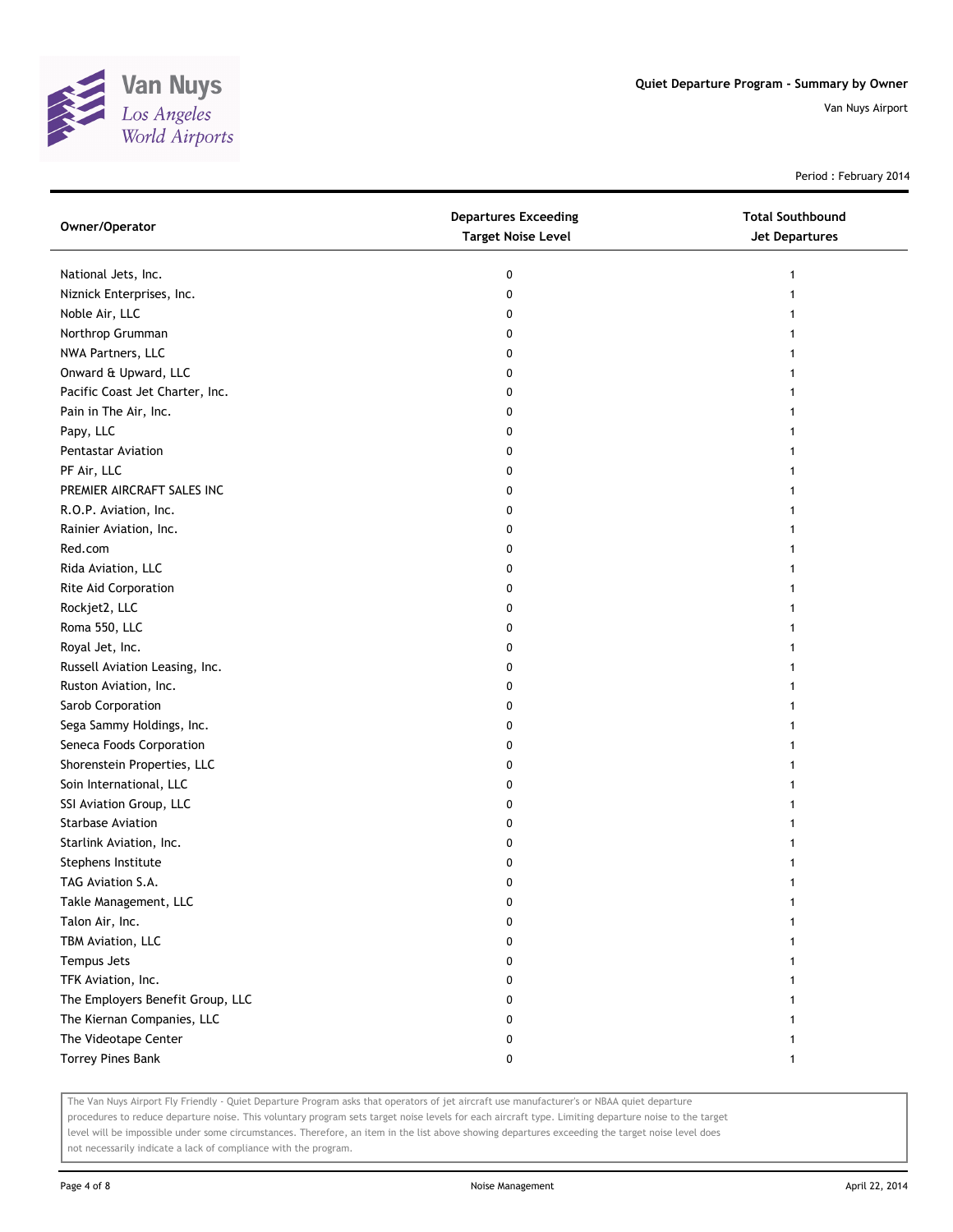

Period : February 2014

| Owner/Operator                         | <b>Departures Exceeding</b><br><b>Target Noise Level</b> | <b>Total Southbound</b><br><b>Jet Departures</b> |
|----------------------------------------|----------------------------------------------------------|--------------------------------------------------|
| Tracinda Corporation Flight Department | 0                                                        | 1                                                |
| Trident Aviation Services, LLC         | 0                                                        |                                                  |
| Tristen Aviation Group, LLC            | 0                                                        |                                                  |
| TVPX Acquisitions, Inc.                | 0                                                        |                                                  |
| Ultra-Lux Jets                         | 0                                                        |                                                  |
| Viking Travel Services Limited         | 0                                                        |                                                  |
| W & J Air, LLC                         | 0                                                        |                                                  |
| <b>Whirlpool Corporation</b>           | 0                                                        |                                                  |
| Wilshire Associates                    | 0                                                        |                                                  |
| Wing Aviation, LLC                     | 0                                                        |                                                  |
| WIV Air, LLC                           | 0                                                        |                                                  |
| Wolfe Air Aviation                     | 0                                                        |                                                  |
| 921BE, LLC                             | 0                                                        | 2                                                |
| Adams Office, LLC                      | 0                                                        | 2                                                |
| Advanced Air Management, Inc.          | 0                                                        | 2                                                |
| AgaveAIR, LLC                          | 0                                                        | 2                                                |
| Allen Lund Company, Inc.               | 0                                                        | $\mathbf{2}$                                     |
| Amgen                                  | 0                                                        | 2                                                |
| Ares Technical Administration, LLC     | 0                                                        | 2                                                |
| A-Ron Resources, LLC                   | 0                                                        | 2                                                |
| Avalon Capital Group, LLC              | 0                                                        | 2                                                |
| Central Management Services            | 0                                                        | 2                                                |
| CFNS, Inc.                             | 0                                                        | 2                                                |
| Corporate Air, LLC                     | 0                                                        | 2                                                |
| Cove Aviation Partners, LLC            | 0                                                        | 2                                                |
| Desert Jet, LLC                        | 0                                                        | $\overline{2}$                                   |
| Dream Trans, LLC                       | 0                                                        | $\mathbf{2}$                                     |
| Fair Wind Air Charter                  | 0                                                        | 2                                                |
| Fairmont Aviation, LLC                 | 0                                                        | 2                                                |
| FJ20 166, LLC                          | 0                                                        | 2                                                |
| <b>Global Exec Aviation</b>            | 0                                                        | 2                                                |
| GS Brothers, Inc.                      | 0                                                        | 2                                                |
| Harpo, Inc.                            | 0                                                        | 2                                                |
| HGA, LLC                               | 0                                                        | 2                                                |
| Hill Air Company, Ltd                  | 0                                                        | $\mathbf{2}$                                     |
| Household International, Inc.          | 0                                                        | $\mathbf{2}$                                     |
| Indigo Management Company              | 0                                                        | $\mathbf{2}$                                     |
| Int'l Union of Operating Engineers     | 0                                                        | 2                                                |
| Jet Develop Limited                    | 0                                                        | 2                                                |
| Jet Linx Aviation, LLC                 | 0                                                        | 2                                                |
| JSMGT, LLC                             | 0                                                        | $\mathbf{2}$                                     |

The Van Nuys Airport Fly Friendly - Quiet Departure Program asks that operators of jet aircraft use manufacturer's or NBAA quiet departure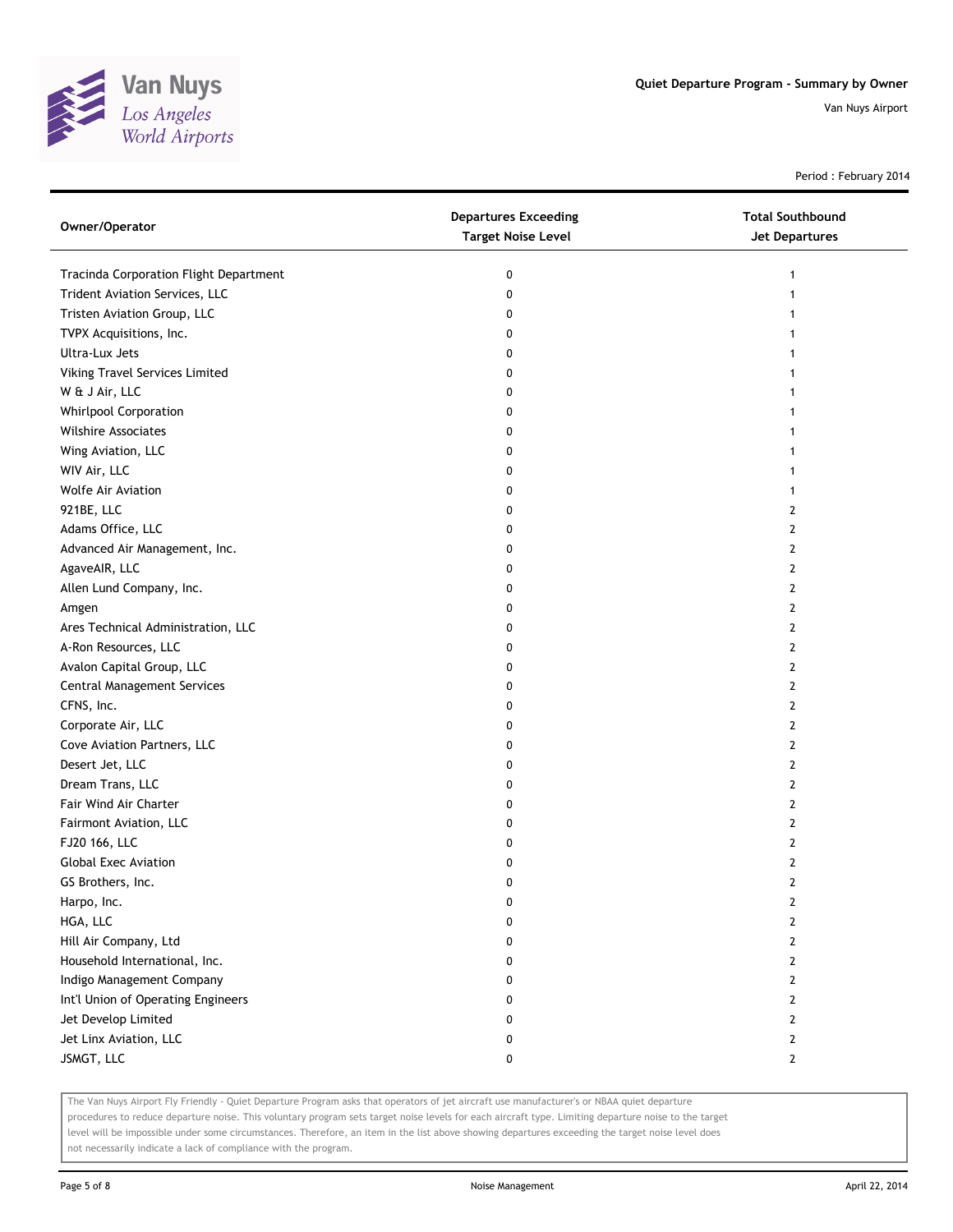

Period : February 2014

| Owner/Operator                          | <b>Departures Exceeding</b><br><b>Target Noise Level</b> | <b>Total Southbound</b><br>Jet Departures |
|-----------------------------------------|----------------------------------------------------------|-------------------------------------------|
| Kalitta Charters, LLC                   | 0                                                        | $\mathbf{2}$                              |
| Latitude 33 Aviation LLC                | 0                                                        | $\overline{2}$                            |
| Leonard Green & Partners, LLC           | 0                                                        | 2                                         |
| Mach One Air Charters, Inc.             | 0                                                        | 2                                         |
| Marquez Brothers Aviation, LLC          | 0                                                        | 2                                         |
| MC Group                                | 0                                                        | $\overline{2}$                            |
| McDonald Aviation, LLC                  | 0                                                        | 2                                         |
| Mendota Aircraft Management, LLC        | 0                                                        | 2                                         |
| MilkOil, LLC                            | 0                                                        | 2                                         |
| Mona Vie Aircraft Leasing, LLC          | 0                                                        | $\overline{2}$                            |
| N881WT, LLC                             | 0                                                        | $\overline{2}$                            |
| NuStar Logistics, LP                    | 0                                                        | $\overline{2}$                            |
| Pinnacle Aviation, Inc.                 | 0                                                        | $\overline{2}$                            |
| Priester Aviation, LLC                  | 0                                                        | $\mathbf{2}$                              |
| Raspberry Consulting, LLC               | 0                                                        | 2                                         |
| RBS Asset Finance, Inc.                 | 0                                                        | $\mathbf{2}$                              |
| SIG Aviation, LLC                       | 0                                                        | 2                                         |
| SME Equipment Leasing Company           | 0                                                        | 2                                         |
| <b>Stargazer Aviation</b>               | 0                                                        | 2                                         |
| Valutech Managment, LLC                 | 0                                                        | 2                                         |
| VCS Air, LLC                            | 0                                                        | $\mathbf{2}$                              |
| Velox Aircraft, LLC                     | 0                                                        | $\mathbf{2}$                              |
| <b>Washington Corporations</b>          | 0                                                        | $\mathbf{2}$                              |
| West Coast Charters, LLC                | 0                                                        | $\mathbf{2}$                              |
| Westwind Investors Management Co., LLC  | 0                                                        | 2                                         |
| Winn Aviation                           | 0                                                        | $\mathbf{2}$                              |
| Xebec, LLC                              | 0                                                        | 2                                         |
| Aeropremiere, LLC                       | 0                                                        | 3                                         |
| Ambrose Corporation                     | 0                                                        | 3                                         |
| Arrabon Management Services, LLC        | 0                                                        | 3                                         |
| Ashton Aviation, LLC                    | 0                                                        | 3                                         |
| Beneto, Inc.                            | 0                                                        | 3                                         |
| Cessna Aircraft Company                 | 0                                                        | 3                                         |
| Chase Equipment Leasing, Inc.           | 0                                                        | 3                                         |
| Cinco Air Charter, LLC                  | 0                                                        | 3                                         |
| CitationAir                             | 0                                                        | 3                                         |
| Dole Foods Flight Operations, Inc.      | 0                                                        | 3                                         |
| Elite Air, Inc.                         | 0                                                        | 3                                         |
| General Electric Capital Corporation    | 0                                                        | 3                                         |
| Hedgerow, Inc.                          | 0                                                        | 3                                         |
| International Lease Finance Corporation | 0                                                        | 3                                         |

The Van Nuys Airport Fly Friendly - Quiet Departure Program asks that operators of jet aircraft use manufacturer's or NBAA quiet departure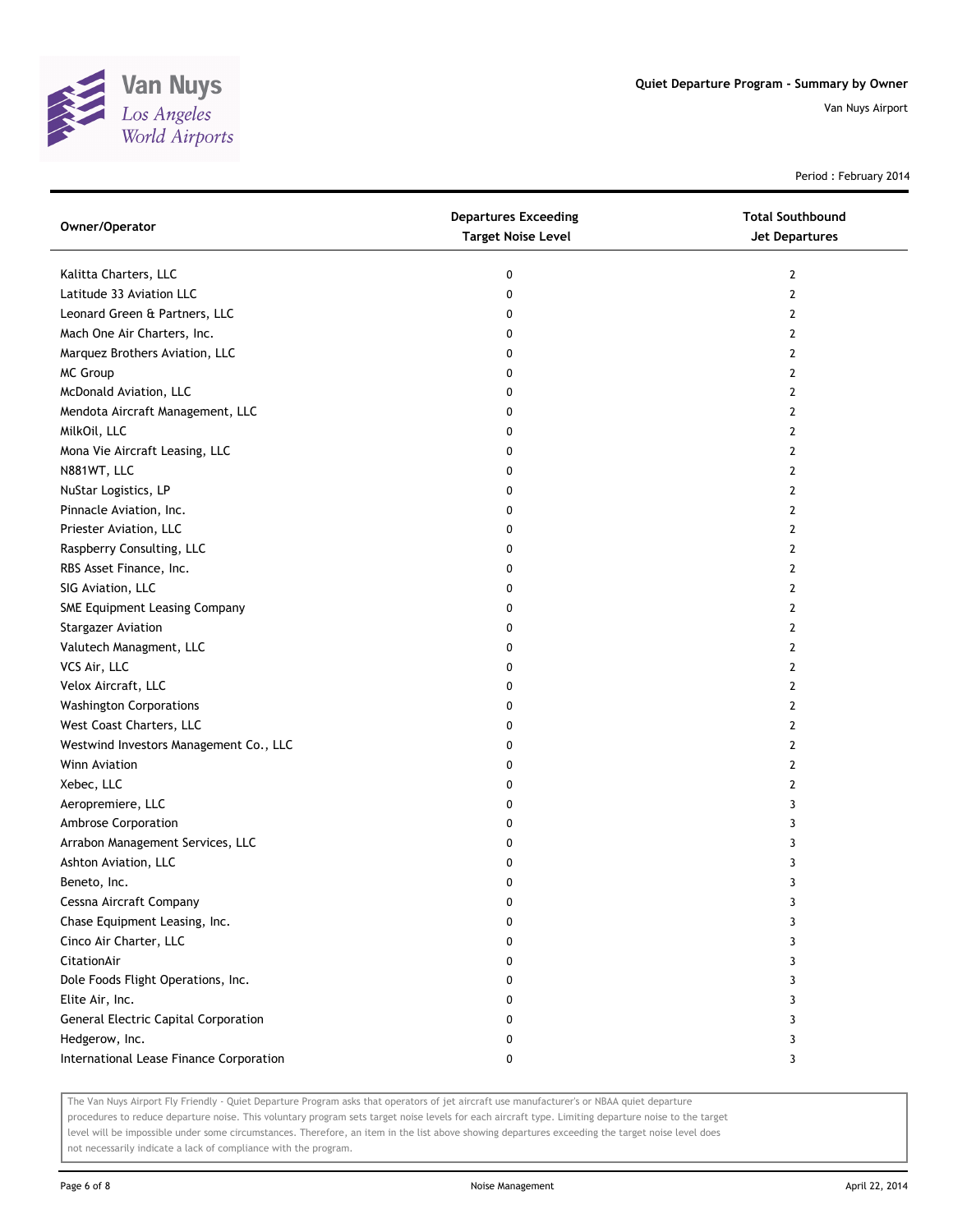

Period : February 2014

| Owner/Operator                     | <b>Departures Exceeding</b><br><b>Target Noise Level</b> | <b>Total Southbound</b><br><b>Jet Departures</b> |
|------------------------------------|----------------------------------------------------------|--------------------------------------------------|
| Jet Set Aircraft, Inc.             | 0                                                        | 3                                                |
| Kingston Aviation, LLC             | 0                                                        | 3                                                |
| Mannco, LLC                        | 0                                                        | 3                                                |
| Meridian Air Charter               | 0                                                        | 3                                                |
| Merle Norman Cosmetics, Inc.       | 0                                                        | 3                                                |
| N551V, LLC                         | 0                                                        | 3                                                |
| Platinum Equity, LLC               | 0                                                        | 3                                                |
| RB Aircraft Leasing, LLC           | 0                                                        | 3                                                |
| Scott, D. Gregory                  | 0                                                        | 3                                                |
| Showtech Aviation, Inc.            | 0                                                        | 3                                                |
| Skybird Aviation, Inc.             | 0                                                        | 3                                                |
| SP Aviation, Inc.                  | 0                                                        | 3                                                |
| Sweet Jet, LLC                     | 0                                                        | 3                                                |
| Threshold Technologies, Inc.       | 0                                                        | 3                                                |
| Wave Equity Partners, LLC          | 0                                                        | 3                                                |
| Windsor Jet Management             | 0                                                        | 3                                                |
| ATI Jet, Inc.                      | 0                                                        | 4                                                |
| Blue Sky 45, LLC                   | 0                                                        | 4                                                |
| Cin-Air, Ltd.                      | 0                                                        | 4                                                |
| Current Aviation Group, Inc.       | 0                                                        | 4                                                |
| Gama Aviation                      | 0                                                        | 4                                                |
| Golden State Jet, LLC              | 0                                                        | 4                                                |
| Hollister Aviation, LLC            | 0                                                        | 4                                                |
| Industrial Realty Group, LLC       | 0                                                        | 4                                                |
| Key Air, LLC                       | 0                                                        | 4                                                |
| Landmark Aviation                  | 0                                                        | 4                                                |
| Newsflight, Inc.                   | 0                                                        | 4                                                |
| Prime Jet, LLC                     | 0                                                        | 4                                                |
| Sky Trek Aviation, Inc.            | 0                                                        | 4                                                |
| Solairus Aviation                  | 0                                                        | 4                                                |
| <b>TFT Aviation</b>                | 0                                                        | 4                                                |
| The DIRECTV Group, Inc.            | 0                                                        | 4                                                |
| Trijet Aviation Management, LLC    | 0                                                        | 4                                                |
| Tull Family Trust C/O Mickey Segal | 0                                                        |                                                  |
| AG Logistic Services, LLC          | 0                                                        | 5                                                |
| Colony Capital, LLC                | 0                                                        | 5                                                |
| Jet Aviation Flight Services       | 0                                                        | 5                                                |
| Memley Aviation, Inc.              | 0                                                        | 5                                                |
| NantWorks, LLC                     | 0                                                        | 5                                                |
| Occidental Petroleum Corporation   | 0                                                        | 5                                                |
| Paramount Pictures Corporation     | 0                                                        | 5                                                |
|                                    |                                                          |                                                  |

The Van Nuys Airport Fly Friendly - Quiet Departure Program asks that operators of jet aircraft use manufacturer's or NBAA quiet departure